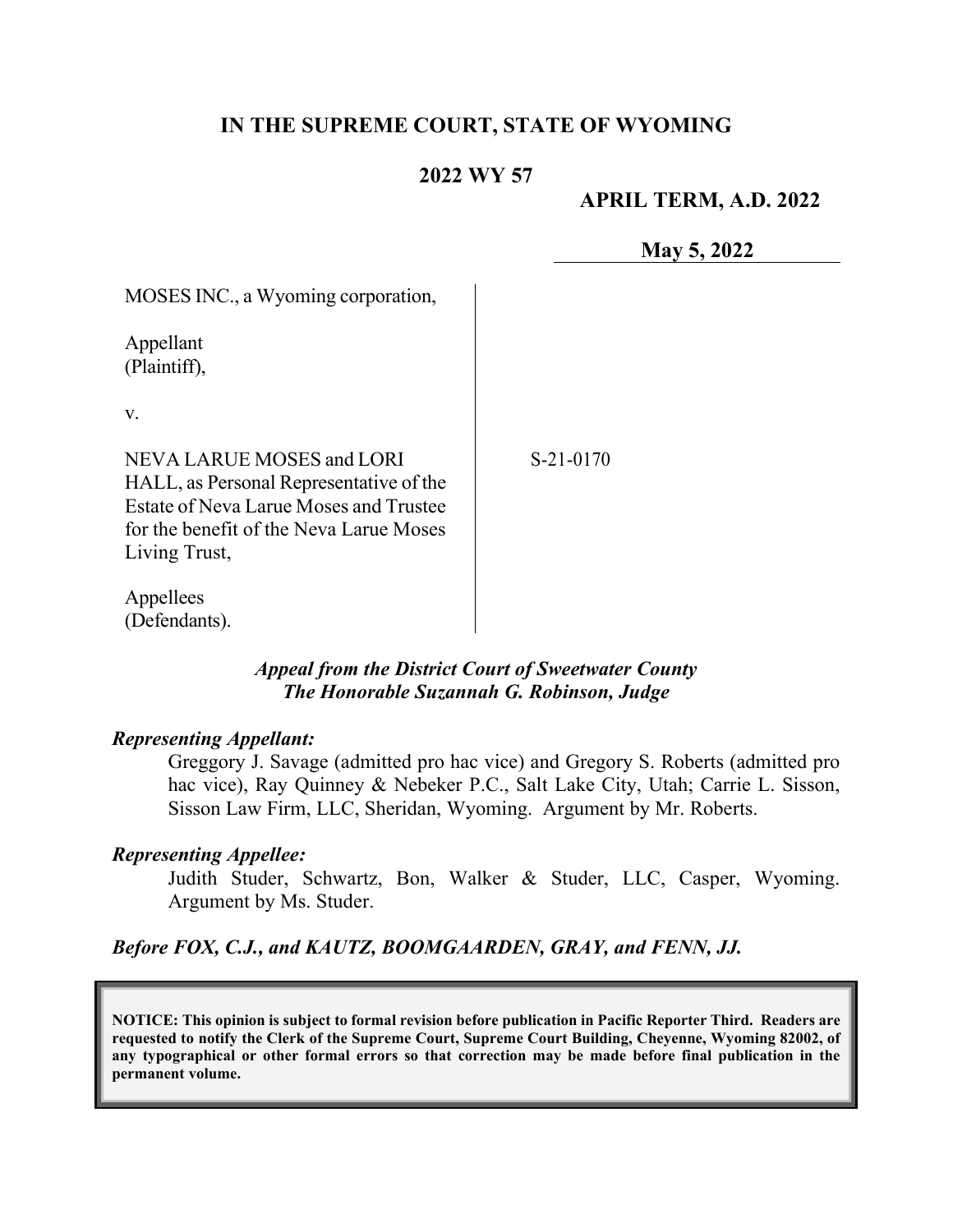### **FOX, Chief Justice.**

[¶1] Neva Larue Moses was driving a vehicle owned and insured by Moses Inc. when she negligently collided with another vehicle, killing her and the other driver. Moses Inc.'s insurer settled the resulting negligence claim, and then canceled Moses Inc.'s policy, forcing it to purchase a policy from another carrier at a much higher premium, and with lower coverage rates and higher deductibles. Moses Inc. brought a negligence claim against the Estate of Neva Larue Moses (the Estate) and the Neva Larue Moses Living Trust (the Trust) for its increased insurance costs. The district court dismissed the amended complaint for failure to state a claim, and we affirm.

#### *ISSUES*

[¶2] Moses Inc. raises a single issue on appeal, which we rephrase as:

Whether one who borrows a vehicle owes the owner a duty of care to protect it from increased insurance costs.

[¶3] The Trust raises an additional issue, which it claims is jurisdictional. We rephrase that issue as:

> Whether Moses Inc.'s failure to bring its claim directly against the Estate rather than against the Trust deprives this Court of jurisdiction.

## *FACTS*

[¶4] Ms. Moses was a former employee and shareholder of Moses Inc., and Moses Inc. permitted her to drive a vehicle owned and insured by it. On April 9, 2020, Ms. Moses was driving a Moses Inc. vehicle near Rock Springs, Wyoming when she attempted to drive east on a service road, but instead entered an off ramp for the westbound lane of Interstate 80. She collided head-on with a westbound vehicle. Both drivers were killed immediately.

[¶5] Moses Inc.'s insurer paid millions to settle the negligence claim resulting from Ms. Moses's negligence and then canceled Moses Inc.'s policy. Moses Inc. obtained insurance through a different carrier, but the new policy came with lower coverage rates and higher deductibles, increasing Moses Inc.'s annual premium by approximately \$200,000.

[¶6] Moses Inc. filed an amended complaint against the Estate and the Trust seeking \$15,000 for the loss of its vehicle as well as damages for its increased insurance costs. The Trust moved to dismiss on grounds that no duty was owed to Moses Inc., and the economic loss rule barred Moses Inc.'s claim. The court dismissed the amended complaint for failure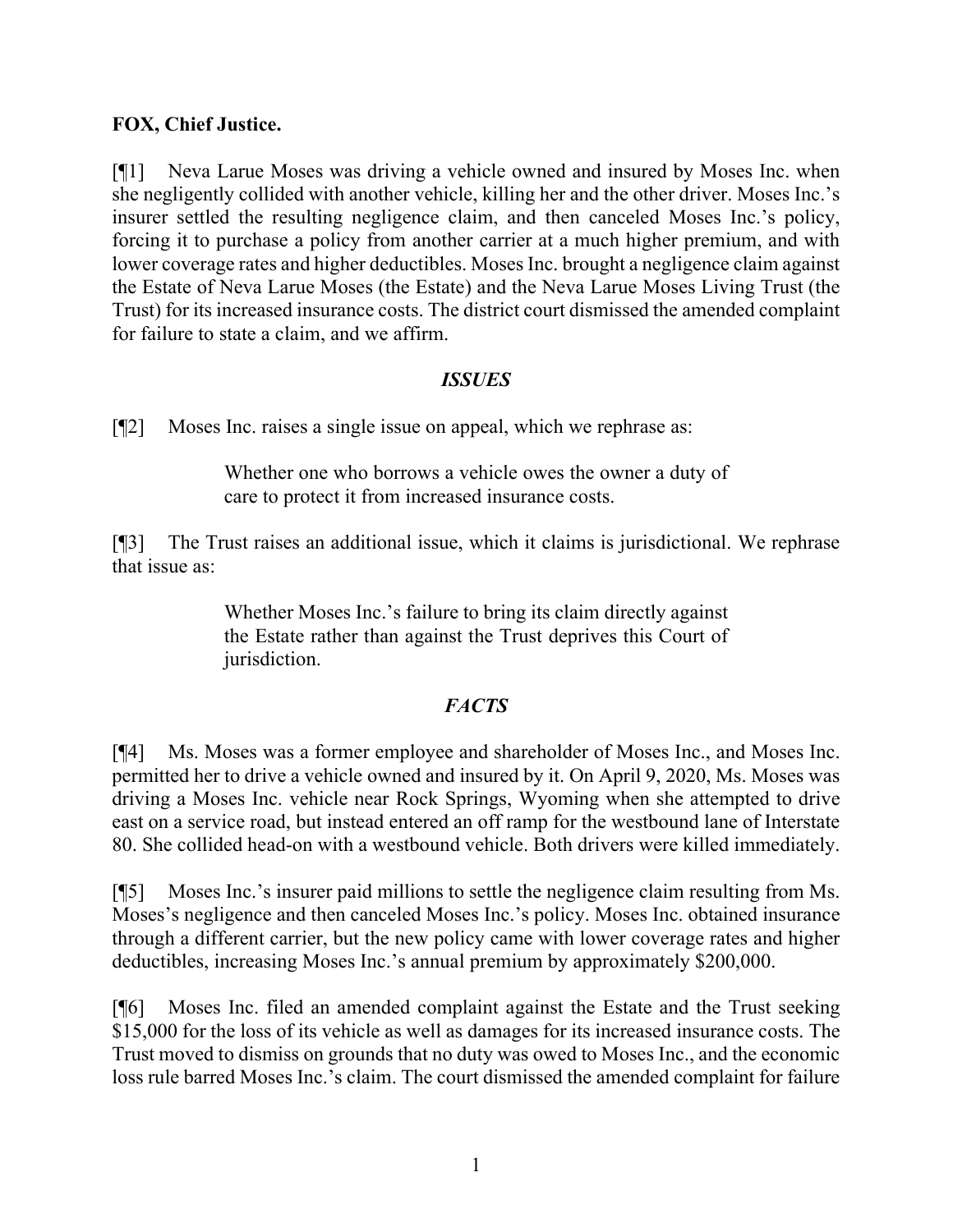to state a claim.<sup>[1](#page-2-0)</sup> It concluded: "This claim is too remote and not a reasonably foreseeable consequence in a duty-risk analysis for the tort of negligence. Public policy would not be served by allowing recovery of Plaintiff's increased premiums."

[¶7] The district court further ruled that if it had not found the question of duty dispositive, it would have dismissed based on application of the economic loss rule "and/or for lack of subject matter jurisdiction."[2](#page-2-1) Moses Inc. timely appealed the order dismissing its amended complaint.[3](#page-2-2)

### *STANDARD OF REVIEW*

[¶8] "Although dismissal is a drastic remedy which should be granted sparingly, a motion to dismiss is the proper method for testing the legal sufficiency of the allegations and will be sustained when the complaint shows on its face that the plaintiff is not entitled to relief." *Whitham v. Feller*, 2018 WY 43, ¶ 13, 415 P.3d 1264, 1267 (Wyo. 2018) (quoting *Bush Land Dev. Co. v. Crook Cnty. Weed & Pest Control Dist.*, 2017 WY 12, ¶ 7, 388 P.3d 536, 539 (Wyo. 2017)) (internal quotation marks omitted).

> We review orders granting a motion to dismiss under [Rule 12\(b\)\(6\)](http://www.westlaw.com/Link/Document/FullText?findType=L&pubNum=1008760&cite=WYRRCPR12&originatingDoc=Ic6987bc0f47e11ea8a16b8dfad4105f5&refType=LQ&originationContext=document&vr=3.0&rs=cblt1.0&transitionType=DocumentItem&contextData=(sc.UserEnteredCitation)) de novo. *[Craft v. State ex rel. Wyo. Dep't of](http://www.westlaw.com/Link/Document/FullText?findType=Y&serNum=2051225941&pubNum=0004645&originatingDoc=Ic6987bc0f47e11ea8a16b8dfad4105f5&refType=RP&fi=co_pp_sp_4645_399&originationContext=document&vr=3.0&rs=cblt1.0&transitionType=DocumentItem&contextData=(sc.UserEnteredCitation)#co_pp_sp_4645_399)  Health*[, 2020 WY 70, ¶ 9, 465 P.3d 395, 399 \(Wyo. 2020\).](http://www.westlaw.com/Link/Document/FullText?findType=Y&serNum=2051225941&pubNum=0004645&originatingDoc=Ic6987bc0f47e11ea8a16b8dfad4105f5&refType=RP&fi=co_pp_sp_4645_399&originationContext=document&vr=3.0&rs=cblt1.0&transitionType=DocumentItem&contextData=(sc.UserEnteredCitation)#co_pp_sp_4645_399) "We

The record contains no order dismissing the Estate, but Moses Inc. represented in its brief on appeal that the Estate is no longer a party to these proceedings.

<span id="page-2-1"></span><sup>2</sup> As we discuss, we find no jurisdictional defect. If there had been a jurisdictional defect, that would have been the required ground for dismissal. *See Matter of U.S. Currency Totaling \$14,245.00*, 2022 WY 15, ¶ 8, 503 P.3d 51, 54 (Wyo. 2022) ("If a court does not have subject matter jurisdiction, it lacks any authority to proceed, and any decision, judgment, or other order is, as a matter of law, utterly void and of no effect for any purpose.") (cleaned up) (quoting *Best v. Best*[, 2015 WY 133, ¶ 10, 357 P.3d 1149, 1152 \(Wyo.](http://www.westlaw.com/Link/Document/FullText?findType=Y&serNum=2037277930&pubNum=0004645&originatingDoc=Iddb4b08082e911ec96ceb00cb8dbec0e&refType=RP&fi=co_pp_sp_4645_1152&originationContext=document&vr=3.0&rs=cblt1.0&transitionType=DocumentItem&contextData=(sc.Search)#co_pp_sp_4645_1152)  [2015\)\)](http://www.westlaw.com/Link/Document/FullText?findType=Y&serNum=2037277930&pubNum=0004645&originatingDoc=Iddb4b08082e911ec96ceb00cb8dbec0e&refType=RP&fi=co_pp_sp_4645_1152&originationContext=document&vr=3.0&rs=cblt1.0&transitionType=DocumentItem&contextData=(sc.Search)#co_pp_sp_4645_1152).

<span id="page-2-2"></span><sup>3</sup> Moses Inc. focuses its appellate argument solely on the dismissal of its claim for increased insurance costs and makes no claim that the district court erred in dismissing its \$15,000 claim for the lost value of the vehicle. That claim is therefore waived. *See Mantle v. North Star Energy & Constr., LLC*, 2020 WY 125, ¶ 19, 473 P.3d 279, 284 (Wyo. 2020) (failure to raise issue on appeal constitutes waiver or abandonment of that issue).

<span id="page-2-0"></span> $1$  In its order, the district court noted that the motion to dismiss sought dismissal of only the Trust, but that it anticipated Moses Inc.'s voluntary dismissal of the Estate. It said:

The Court notes that while Defendant TRUST's *Motion* argues that a claim against the Estate cannot stand, the *Motion* specifically only requests to dismiss Defendant TRUST. At hearing, counsel for Plaintiff indicated Plaintiff intended to file a motion to dismiss Defendant, Estate of Neva Larue Moses, without prejudice. Counsel for Defendant did not object. Such has not yet been filed, but will be granted by the Court once filed. Currently no probate has been filed related to the Estate of Neva Larue Moses, and no claim against the Estate has been made.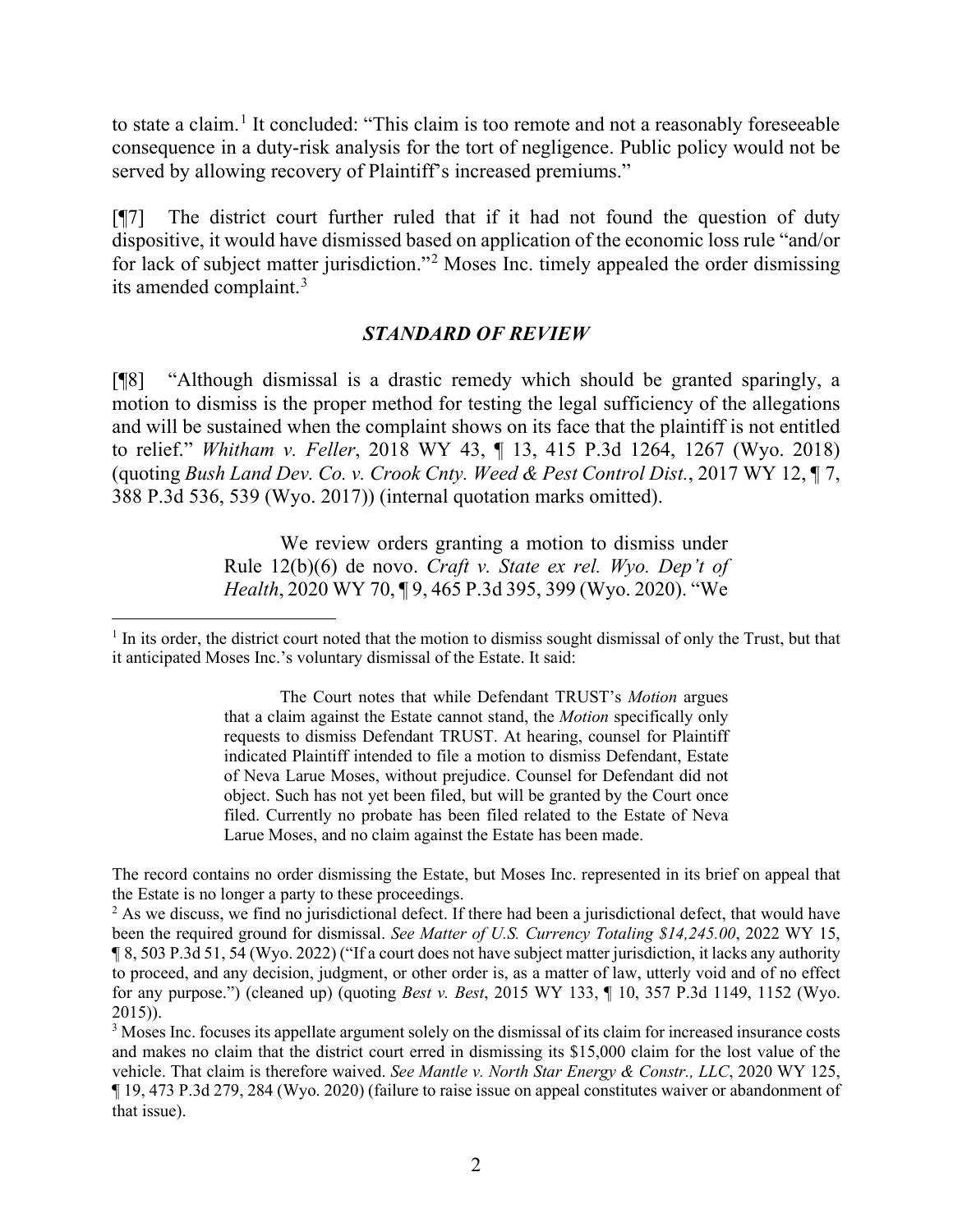employ the same standards and examine the same materials as the district court: we accept the facts alleged in the complaint ... as true and view them in the light most favorable to the nonmoving party." *[Id](http://www.westlaw.com/Link/Document/FullText?findType=Y&serNum=2051225941&pubNum=0006431&originatingDoc=Ic6987bc0f47e11ea8a16b8dfad4105f5&refType=RP&originationContext=document&vr=3.0&rs=cblt1.0&transitionType=DocumentItem&contextData=(sc.UserEnteredCitation))*. (quoting *[Moose Hollow Holdings, LLC v.](http://www.westlaw.com/Link/Document/FullText?findType=Y&serNum=2041912671&pubNum=0004645&originatingDoc=Ic6987bc0f47e11ea8a16b8dfad4105f5&refType=RP&fi=co_pp_sp_4645_1033&originationContext=document&vr=3.0&rs=cblt1.0&transitionType=DocumentItem&contextData=(sc.UserEnteredCitation)#co_pp_sp_4645_1033)  [Teton Cty. Bd. of Cty. Comm'rs](http://www.westlaw.com/Link/Document/FullText?findType=Y&serNum=2041912671&pubNum=0004645&originatingDoc=Ic6987bc0f47e11ea8a16b8dfad4105f5&refType=RP&fi=co_pp_sp_4645_1033&originationContext=document&vr=3.0&rs=cblt1.0&transitionType=DocumentItem&contextData=(sc.UserEnteredCitation)#co_pp_sp_4645_1033)*, 2017 WY 74, ¶ 20, 396 P.3d [1027, 1033 \(Wyo. 2017\)\)](http://www.westlaw.com/Link/Document/FullText?findType=Y&serNum=2041912671&pubNum=0004645&originatingDoc=Ic6987bc0f47e11ea8a16b8dfad4105f5&refType=RP&fi=co_pp_sp_4645_1033&originationContext=document&vr=3.0&rs=cblt1.0&transitionType=DocumentItem&contextData=(sc.UserEnteredCitation)#co_pp_sp_4645_1033). Dismissal is appropriate where it is certain from the face of the complaint that the plaintiff cannot assert any fact that would entitle him to relief. *Craft*[, 2020 WY](http://www.westlaw.com/Link/Document/FullText?findType=Y&serNum=2051225941&pubNum=0004645&originatingDoc=Ic6987bc0f47e11ea8a16b8dfad4105f5&refType=RP&fi=co_pp_sp_4645_399&originationContext=document&vr=3.0&rs=cblt1.0&transitionType=DocumentItem&contextData=(sc.UserEnteredCitation)#co_pp_sp_4645_399)  [70, ¶ 9, 465 P.3d at 399](http://www.westlaw.com/Link/Document/FullText?findType=Y&serNum=2051225941&pubNum=0004645&originatingDoc=Ic6987bc0f47e11ea8a16b8dfad4105f5&refType=RP&fi=co_pp_sp_4645_399&originationContext=document&vr=3.0&rs=cblt1.0&transitionType=DocumentItem&contextData=(sc.UserEnteredCitation)#co_pp_sp_4645_399) (citing *[Dowlin v. Dowlin](http://www.westlaw.com/Link/Document/FullText?findType=Y&serNum=2012755235&pubNum=0004645&originatingDoc=Ic6987bc0f47e11ea8a16b8dfad4105f5&refType=RP&fi=co_pp_sp_4645_1204&originationContext=document&vr=3.0&rs=cblt1.0&transitionType=DocumentItem&contextData=(sc.UserEnteredCitation)#co_pp_sp_4645_1204)*, 2007 WY [114, ¶ 6, 162 P.3d 1202, 1204 \(Wyo. 2007\);](http://www.westlaw.com/Link/Document/FullText?findType=Y&serNum=2012755235&pubNum=0004645&originatingDoc=Ic6987bc0f47e11ea8a16b8dfad4105f5&refType=RP&fi=co_pp_sp_4645_1204&originationContext=document&vr=3.0&rs=cblt1.0&transitionType=DocumentItem&contextData=(sc.UserEnteredCitation)#co_pp_sp_4645_1204) [W.R.C.P.](http://www.westlaw.com/Link/Document/FullText?findType=L&pubNum=1008760&cite=WYRRCPR12&originatingDoc=Ic6987bc0f47e11ea8a16b8dfad4105f5&refType=LQ&originationContext=document&vr=3.0&rs=cblt1.0&transitionType=DocumentItem&contextData=(sc.UserEnteredCitation))   $12(b)(6)$ ).

*Dockter v. Lozano*, 2020 WY 119, ¶ 6, 472 P.3d 362, 364 (Wyo. 2020).

### *DISCUSSION*

[¶9] The Trust challenges the ability of Moses Inc. to file its action directly against the Trust rather than against the Estate and claims this issue is jurisdictional. We will therefore address that question before turning to the question of whether Ms. Moses owed Moses Inc. a duty to protect it from increased insurance costs. *See Devon Energy Prod. Co., LP v. Grayson Mill Operating, LLC*, 2020 WY 28, ¶ 10, 458 P.3d 1201, 1205 (Wyo. 2020) ("If the district court lacked subject matter jurisdiction, this Court has jurisdiction on appeal, not on the merits, but only as to the jurisdictional issue.").

## *I. The Trust's argument that Moses Inc. should have filed its amended complaint against the Estate rather than against the Trust is not jurisdictional, and because it was neither raised below nor shown to be fundamental, we will not consider it on appeal.*

[¶10] The Trust contends that Moses Inc.'s amended complaint was not properly filed against it and should have instead been brought against the Estate. It further contends that since Moses Inc. did not first file its claim with the Estate, as statutorily required, the district court was without jurisdiction over Moses Inc.'s amended complaint. "We review whether a court has jurisdiction over a case de novo." *Rosen v. State*, 2022 WY 16, ¶ 7, 503 P.3d 41, 44 (Wyo. 2022) (quoting *Interest of RR*[, 2021 WY 85, ¶ 53, 492 P.3d 246,](http://www.westlaw.com/Link/Document/FullText?findType=Y&serNum=2054167020&pubNum=0004645&originatingDoc=Ica7970f082e911ecb061fecc2fb6bc54&refType=RP&fi=co_pp_sp_4645_261&originationContext=document&vr=3.0&rs=cblt1.0&transitionType=DocumentItem&contextData=(sc.Search)#co_pp_sp_4645_261)  [261 \(Wyo. 2021\)\)](http://www.westlaw.com/Link/Document/FullText?findType=Y&serNum=2054167020&pubNum=0004645&originatingDoc=Ica7970f082e911ecb061fecc2fb6bc54&refType=RP&fi=co_pp_sp_4645_261&originationContext=document&vr=3.0&rs=cblt1.0&transitionType=DocumentItem&contextData=(sc.Search)#co_pp_sp_4645_261).

[¶11] Moses Inc.'s amended complaint contained no allegation that it had filed a claim for its damages with the Estate. In fact, the record suggests that the Estate had not yet been opened. Thus, if at this point Moses Inc.'s action was against the Estate, the Trust would be correct that the district court would have lacked subject matter jurisdiction based on Moses Inc.'s failure to comply with the statutory claims procedure. *See* Wyo. Stat. Ann. § 2-7-706 and 717 (LexisNexis 2021); *In re Estate of Graves*, 2011 WY 165, ¶ 14, 267 P.3d 1070, 1073 (Wyo. 2011); *Matter of Mora's Estate*, 611 P.2d 842, 850 (Wyo. 1980).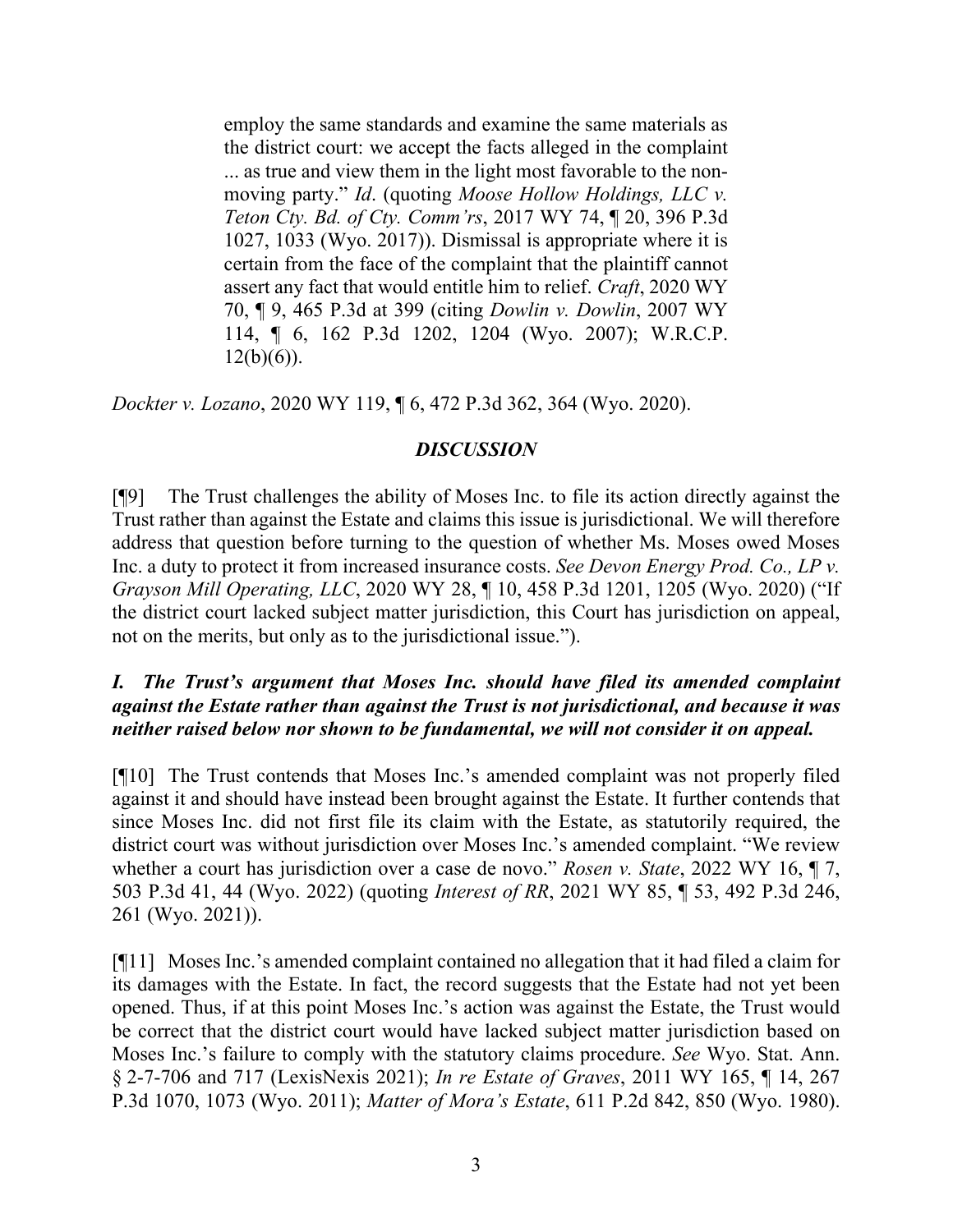This action is not, however, against the Estate; it is against the Trust. Therefore, the question is not whether the jurisdictional prerequisites were met for bringing a claim against the Estate, but instead whether Moses Inc. may bring an action directly against the Trust. That is a fair question, but it is not jurisdictional. *See Estate of Read v. A.D.K. Properties*, 766 So.2d 393, 394 (Fla. Dist. Ct. App. 2000); *Tobin v. Damien*, 723 So.2d 396, 397 (Fla. Dist. Ct. App. 1999) (both upholding dismissals of claims made directly against trusts not on jurisdictional grounds but for failure to state a claim).

[¶12] Since this argument is not jurisdictional, we will not consider it on appeal unless it was first made to the district court or is of a fundamental nature. *See Interest of AA*, 2021 WY 18, ¶ 10, 479 P.3d 1252, 1256 (Wyo. 2021) (holding that this Court "will not consider an issue raised for the first time on appeal" unless it is jurisdictional or "of such a fundamental nature that it must be considered"). The record on appeal does not reflect that Moses Inc. made this argument to the district court, and it has not shown the issue is fundamental. We therefore will not consider it.[4](#page-4-0)

# *II. Ms. Moses did not owe Moses Inc. a duty to protect it from increased insurance costs.*

[ $[13]$ ] The elements of a negligence claim are "(1) the defendant owed the plaintiff a duty to conform to a specified standard of care; (2) the defendant breached the duty of care; (3) the breach proximately caused injury to the plaintiff; and (4) the injury is compensable by money damages." *Cornella v. City of Lander*, 2022 WY 9, ¶ 25, 502 P.3d 381, 387 (Wyo. 2022) (quoting *[Miller v. Sweetwater Cnty. Sch. Dist. #1](http://www.westlaw.com/Link/Document/FullText?findType=Y&serNum=2055113009&pubNum=0004645&originatingDoc=I3ce233b078af11ecbb228c74625c8c89&refType=RP&fi=co_pp_sp_4645_246&originationContext=document&vr=3.0&rs=cblt1.0&transitionType=DocumentItem&contextData=(sc.Search)#co_pp_sp_4645_246)*, 2021 WY 134, ¶ 15, 500 P.3d [242, 246-47 \(Wyo. 2021\)\)](http://www.westlaw.com/Link/Document/FullText?findType=Y&serNum=2055113009&pubNum=0004645&originatingDoc=I3ce233b078af11ecbb228c74625c8c89&refType=RP&fi=co_pp_sp_4645_246&originationContext=document&vr=3.0&rs=cblt1.0&transitionType=DocumentItem&contextData=(sc.Search)#co_pp_sp_4645_246). "Duty and breach of duty must be established before addressing causation and the tortfeasor's responsibility for any harm suffered." *Lucero v. Holbrook*, 2012 WY 152, ¶ 7, 288 P.3d 1228, 1232 (Wyo. 2012) (citing *[Halpern v. Wheeldon](http://www.westlaw.com/Link/Document/FullText?findType=Y&serNum=1995054476&pubNum=0000661&originatingDoc=Id9af682f3b2b11e28a21ccb9036b2470&refType=RP&fi=co_pp_sp_661_565&originationContext=document&vr=3.0&rs=cblt1.0&transitionType=DocumentItem&contextData=(sc.UserEnteredCitation)#co_pp_sp_661_565)*, 890 [P.2d 562, 565 \(Wyo. 1995\)\)](http://www.westlaw.com/Link/Document/FullText?findType=Y&serNum=1995054476&pubNum=0000661&originatingDoc=Id9af682f3b2b11e28a21ccb9036b2470&refType=RP&fi=co_pp_sp_661_565&originationContext=document&vr=3.0&rs=cblt1.0&transitionType=DocumentItem&contextData=(sc.UserEnteredCitation)#co_pp_sp_661_565).

[¶14] Whether a duty exists is a question of law. *Cornella*, 2022 WY 9, ¶ 26, 502 P.3d at 387 (citing *Burns v. Sam*[, 2021 WY 10, ¶ 10, 479 P.3d 741, 744 \(Wyo. 2021\)\)](http://www.westlaw.com/Link/Document/FullText?findType=Y&serNum=2052811421&pubNum=0004645&originatingDoc=I3ce233b078af11ecbb228c74625c8c89&refType=RP&fi=co_pp_sp_4645_744&originationContext=document&vr=3.0&rs=cblt1.0&transitionType=DocumentItem&contextData=(sc.Search)#co_pp_sp_4645_744). A duty may arise from a contract, a statute, or the common law and will be recognized when,

> upon the facts in evidence, such a relation exists between the parties that the community will impose a legal obligation upon one for the benefit of the other—or, more simply, whether the

<span id="page-4-0"></span><sup>&</sup>lt;sup>4</sup> The Trust may very well have raised this issue in its motion to dismiss, but that motion was not designated as part of the record on appeal. It is a party's responsibility to designate those parts of the record to which it intends to direct the Court. *See* W.R.A.P. 3.05(b), (c); *Matter of Phyllis V. McDill Revocable Tr.*, 2020 WY 99,  $\P$  12, 468 P.3d 694, 698 (Wyo. 2020) (all portions of the record necessary for Court to make a decision must be designated); *Shepard v. Beck*, 2007 WY 53, ¶ 10 n.3, 154 P.3d 982, 987 n.3 (Wyo. 2007) (acknowledging argument may have been made below but rejecting it as new on appeal because the record on appeal did not reflect it).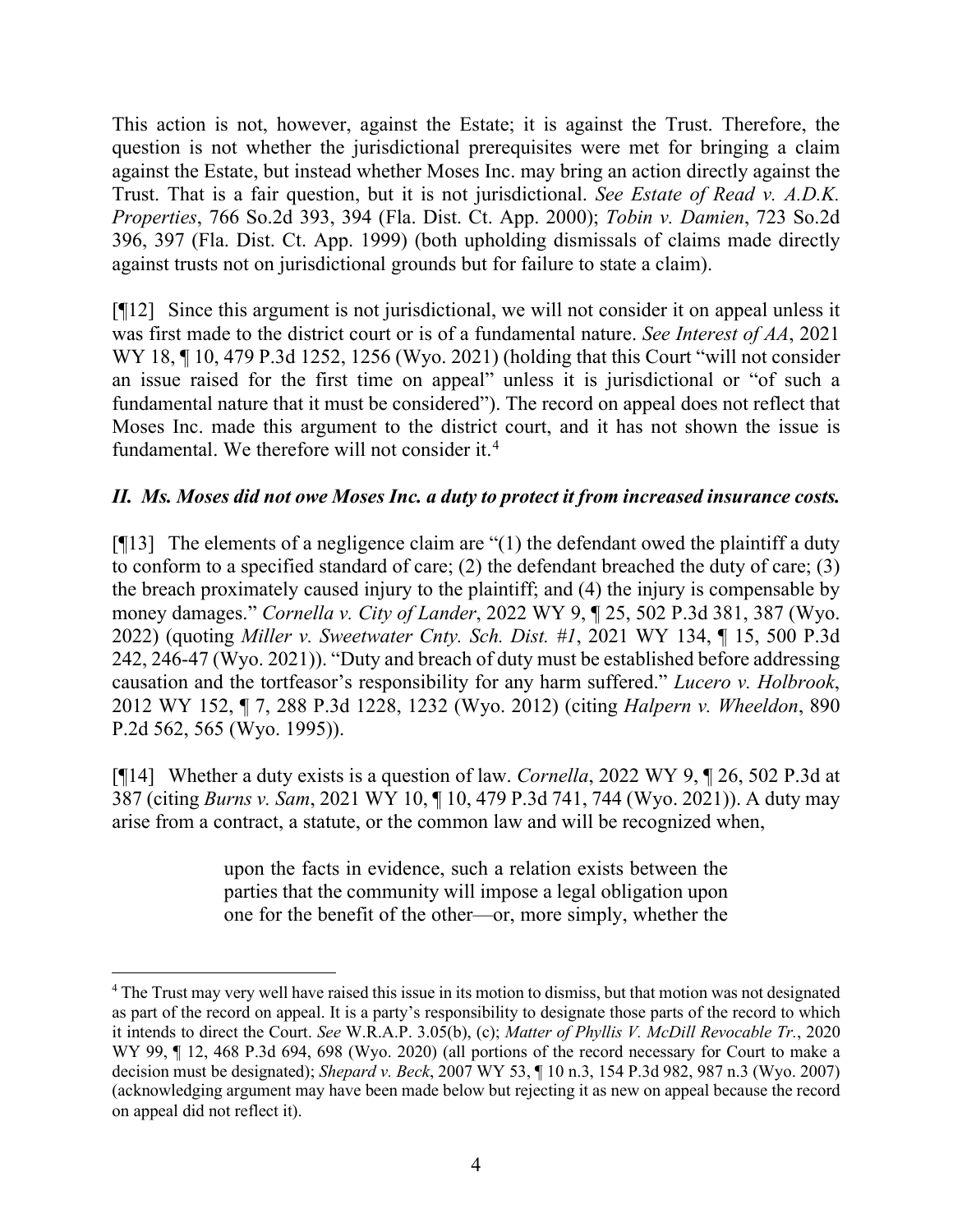interest of the plaintiff which has suffered invasion was entitled to legal protection at the hands of the defendant.

*Cornella*, 2022 WY 9, ¶ 26, 502 P.3d at 387 (quoting *[Warwick v. Accessible Space, Inc.](http://www.westlaw.com/Link/Document/FullText?findType=Y&serNum=2049085420&pubNum=0004645&originatingDoc=I3ce233b078af11ecbb228c74625c8c89&refType=RP&fi=co_pp_sp_4645_211&originationContext=document&vr=3.0&rs=cblt1.0&transitionType=DocumentItem&contextData=(sc.Search)#co_pp_sp_4645_211)*, [2019 WY 89, ¶ 13, 448 P.3d 206, 211-12 \(Wyo. 2019\)\)](http://www.westlaw.com/Link/Document/FullText?findType=Y&serNum=2049085420&pubNum=0004645&originatingDoc=I3ce233b078af11ecbb228c74625c8c89&refType=RP&fi=co_pp_sp_4645_211&originationContext=document&vr=3.0&rs=cblt1.0&transitionType=DocumentItem&contextData=(sc.Search)#co_pp_sp_4645_211).

[¶15] In Wyoming, we generally recognize "[o]ne owes the duty to every person in our society to use reasonable care to avoid injury to the other person in any situation in which it could be reasonably anticipated or foreseen that a failure to use such care might result in such injury." *Wood v. CRST Expedited, Inc.*, 2018 WY 62, ¶ 15, 419 P.3d 503, 510 (Wyo. 2018). We have also observed, however, that there may be circumstances that require us to refine the scope of duty as between particular parties. *Andersen v. Two Dot Ranch, Inc.*, 2002 WY 105, ¶ 13, 49 P.3d 1011, 1015 (Wyo. 2002) (quoting *[Vassos v. Roussalis](http://www.westlaw.com/Link/Document/FullText?findType=Y&serNum=1981113458&pubNum=0000661&originatingDoc=Ia4df5451f53d11d983e7e9deff98dc6f&refType=RP&fi=co_pp_sp_661_772&originationContext=document&vr=3.0&rs=cblt1.0&transitionType=DocumentItem&contextData=(sc.UserEnteredCitation)#co_pp_sp_661_772)*, 625 [P.2d 768, 772 \(Wyo. 1981\)\)](http://www.westlaw.com/Link/Document/FullText?findType=Y&serNum=1981113458&pubNum=0000661&originatingDoc=Ia4df5451f53d11d983e7e9deff98dc6f&refType=RP&fi=co_pp_sp_661_772&originationContext=document&vr=3.0&rs=cblt1.0&transitionType=DocumentItem&contextData=(sc.UserEnteredCitation)#co_pp_sp_661_772).

[¶16] *Andersen* illustrates this. In that case, the Two Dot Ranch was sued after two people died in collisions with one of its black Angus cows on a highway that ran through an area posted as open range. *Andersen*, 2002 WY 105, ¶¶ 1, 4, 49 P.3d at 1012-13. We described the issue before the Court as follows:

> The true issue we must address is not whether there is a duty of reasonable care owed by the rancher to motorists in posted open range, and vice versa. As stated above, the common law of negligence creates a general duty to exercise the degree of care required of a reasonable person in light of all the circumstances. The plaintiffs' argument seeks to have this general duty create a question of fact as to whether Two Dot was acting reasonably by allowing its livestock to graze on this highway that night. Two Dot does not deny it is subject to the common-law duty of care under the circumstances but rather argues that duty does not extend to requiring livestock owners to prevent livestock in open range from naturally wandering onto unfenced roads. . . . These arguments frame the genuine, and somewhat narrow, issue in this case: *whether the scope of the duty owed by livestock owners to motorists extends to preventing livestock from wandering onto an unfenced roadway in posted open range*.

*Id.*, 2002 WY 105, 129, 49 P.3d at 1021 (internal citations omitted and emphasis added).

[¶17] Similarly, in this case, we are asked to recognize an expansion of the duty Ms. Moses owed Moses Inc. Though the parties do not characterize the relationship between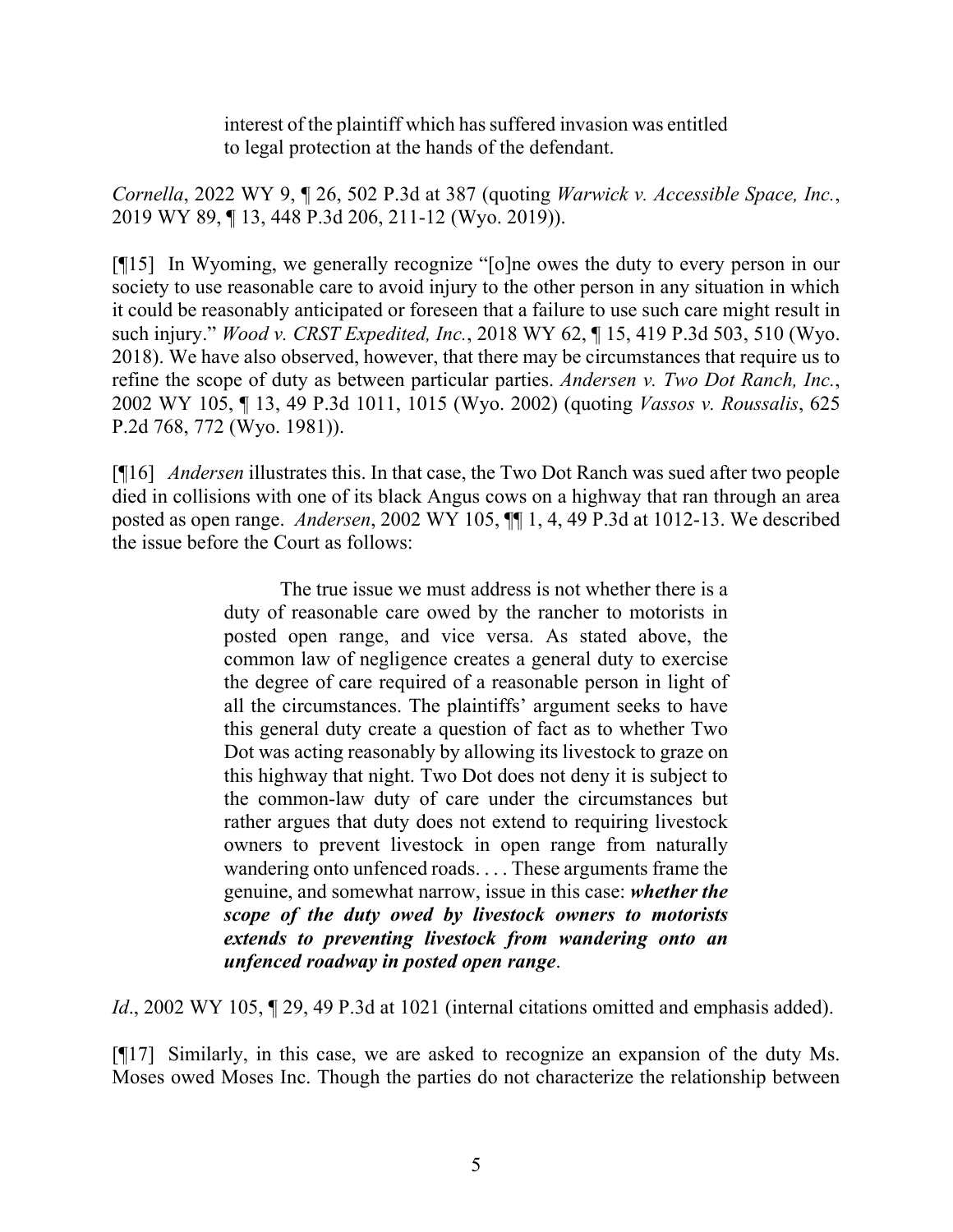them in this fashion, when one party loans its vehicle to another, a bailment is created, along with an attendant duty of care.

> In *[Baugh v. Rogers](http://www.westlaw.com/Link/Document/FullText?findType=Y&serNum=1944112751&pubNum=231&originatingDoc=I4258a326fada11d983e7e9deff98dc6f&refType=RP&originationContext=document&vr=3.0&rs=cblt1.0&transitionType=DocumentItem&contextData=(sc.Search))*, 24 Cal.2d 200, [148 P.2d 633,](http://www.westlaw.com/Link/Document/FullText?findType=Y&serNum=1944113189&pubNum=661&originatingDoc=I4258a326fada11d983e7e9deff98dc6f&refType=RP&originationContext=document&vr=3.0&rs=cblt1.0&transitionType=DocumentItem&contextData=(sc.Search)) [152 A.L.R.](http://www.westlaw.com/Link/Document/FullText?findType=Y&pubNum=473&cite=152LRA1043&originatingDoc=I4258a326fada11d983e7e9deff98dc6f&refType=RP&originationContext=document&vr=3.0&rs=cblt1.0&transitionType=DocumentItem&contextData=(sc.Search)) [1043,](http://www.westlaw.com/Link/Document/FullText?findType=Y&pubNum=473&cite=152LRA1043&originatingDoc=I4258a326fada11d983e7e9deff98dc6f&refType=RP&originationContext=document&vr=3.0&rs=cblt1.0&transitionType=DocumentItem&contextData=(sc.Search)) it was held that when the owner of an automobile gives another person possession of it with permission to operate it, a contract of bailment is created; and that a bailee is responsible in damages to the bailor for any injury to the bailed property resulting from a failure of the bailee to exercise a proper degree of care in protecting it.

*Shook v. Beals*, 217 P.2d 56, 63 (Cal. Ct. App. 1950); *see also* 19 *Williston on Contracts* § 53:1 (4th ed. Nov. 2021 update) ("A bailment may be defined as the rightful possession of goods by one who is not the owner.") (footnote omitted); 8 C.J.S. *Bailments* § 4 (March 2022 update) ("The term 'bailment' is frequently applied to a gratuitous loan, as when a person borrows an automobile or other vehicle for her own use.") (footnotes omitted).[5](#page-6-0)

[¶18] Ms. Moses, as bailee, owed Moses Inc., as bailor, a duty of care to protect its vehicle from damage. *Aviat*, 2009 WY 98, ¶ 19, 213 P.3d at 965; *Anderson Excavating and Wrecking Co. v. Certified Welding Corp.*, 769 P.2d 887, 891 (Wyo. 1988). The scope of the duty that we have thus far recognized, however, extends solely to the physical damage to the property and losses connected with the use of that property. *See Reposa v. Buhler*, 770 P.2d 235, 237 (Wyo. 1989) (adopting Restatement (Second) of Torts § 927 as measure of damages for property destruction, which includes value of property at time of loss and damages for loss of use); 8A Am. Jur. 2d *Bailments* § 253 (damages for bailee's negligent destruction of property include value of property at time of loss and loss of use damages). The question we must address is whether to expand a bailee's duty—from a duty to protect the bailor from property loss to a duty to protect the bailor from increased insurance costs.

[¶19] Whether we will recognize such a duty depends on weighing the following factors:<sup>[6](#page-6-1)</sup>

(1) the foreseeability of harm to the plaintiff, (2) the closeness of the connection between the defendant's conduct and the injury suffered, (3) the degree of certainty that the plaintiff suffered injury, (4) the moral blame attached to the defendant's

<span id="page-6-0"></span><sup>5</sup> The duty of care owed by a bailee to a bailor is an example of a duty arising from contract. *See Aviat Aircraft, Inc. v. Saurenman*, 2009 WY 98, ¶ 19, 213 P.3d 956, 965 (Wyo. 2009) (recognizing the tort duties that arise in a bailment whether created by express or implied contract). "Where goods have been damaged or destroyed while in the possession of a bailee, the bailor may bring a claim for breach of contract *or* may bring a tort claim (for negligence or, perhaps, for conversion)." *Foster v. Bd. of Governors of the Colo. State Univ. Sys.*, 342 P.3d 497, 503 (Colo. App. 2014).

<span id="page-6-1"></span><sup>6</sup> These factors are often referred to as the *Gates* factors in reference to the case in which this Court originally adopted them. *See Gates v. Richardson*, 719 P.2d 193, 196 (Wyo. 1986).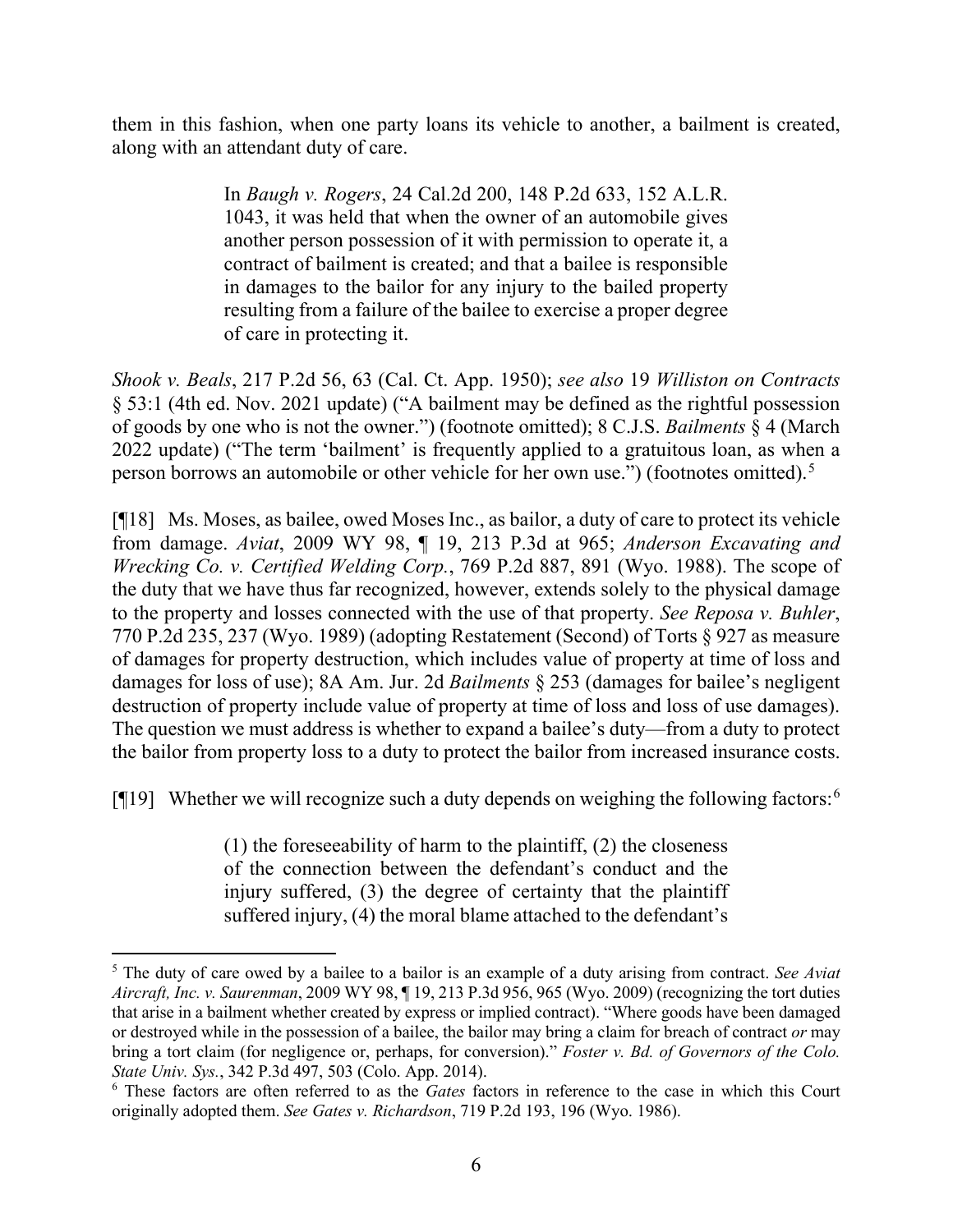conduct, (5) the policy of preventing future harm, (6) the extent of the burden upon the defendant, (7) the consequences to the community and the court system, and (8) the availability, cost and prevalence of insurance for the risk involved.

*Lucero*, 2012 WY 152, ¶ 10, 288 P.3d at 1233 (quoting *Gates*, 719 P.2d at 196); *see also Burns*, 2021 WY 10, ¶ 12, 479 P.3d at 745.

[¶20] The weight of these factors does not support recognition of a duty on the part of Ms. Moses to protect Moses Inc. from increased insurance costs.

# *(1) Foreseeability of Harm to Plaintiff*

[¶21] Foreseeability is the most important of the *Gates* factors, and "is the fulcrum on which duty—its existence or absence—rests." *Weir v. Expert Training, LLC*, 2022 WY 44, ¶ 37, 507 P.3d 442, 451 (Wyo. 2022) (quoting *Burns*, 2021 WY 10, ¶ 12, 479 P.3d at 745). "Foreseeability establishes a 'zone of risk,' which is to say that it forms a basis for assessing whether the conduct creates a generalized and foreseeable risk of harming others." *Id*. We have recognized the "essence" of foreseeability for purposes of finding a duty is akin to the inquiry into proximate cause and includes considerations such as remoteness and whether the harm was the natural and probable consequence of the negligent act. *Killian v. Caza Drilling, Inc.*, 2006 WY 42, ¶ 20, 131 P.3d 975, 984 (Wyo. 2006); *see also Lucero*, 2012 WY 152, ¶ 13, 288 P.3d at 1234 ("Foreseeability addresses whether the harm incurred was a natural consequence of the alleged tortfeasor's actions.").

[¶22] As Moses Inc. concedes, those courts that have addressed increased insurance costs as damages have held that they are remote from and not a foreseeable risk that flows from negligent conduct. These decisions stemmed from three types of cases: 1) where a tortfeasor negligently caused an automobile accident and the plaintiff claimed damages for increased automobile insurance costs; 2) where a tortfeasor negligently caused property damage and the plaintiff claimed damages for increased property insurance costs; and 3) the greatest number of cases, where a tortfeasor negligently injured an employee and the employer-plaintiff claimed damages for increased workers' compensation costs. *See Severn Place Assocs. v. Am. Bldg. Servs., Inc.*, 930 So.2d 125, 128-29 (La. Ct. App. 2006) (property insurance); *Southland Constr., Inc. v. Greater Orlando Aviation*, 860 So.2d 1031, 1034-35 (Fla. Dist. Ct. App. 2003) (workers' compensation); *La. Swabbing Serv., Inc. v. Enter. Prods. Co.*, 784 So.2d 862, 866 (La. Ct. App. 2001) (workers' compensation); *Higbie Roth Constr. Co. v. Houston Shell & Concrete*, 1 S.W.3d 808, 813 (Tex. App. 1999) (workers' compensation); *RK Constructors, Inc. v. Fusco Corp.*, 650 A.2d 153, 156-57 (Conn. 1994) (workers' compensation); *Fischl v. Paller & Goldstein*, 282 Cal. Rptr. 802, 804 (Cal. Ct. App. 1991) (workers' compensation); *Unique Paint Co., Inc. v. Wm. F. Newman Co., Inc.*, 411 S.E.2d 352, 353 (Ga. Ct. App. 1991) (workers' compensation); *Johnson v. Broomfield*, 580 N.Y.S.2d 122, 123 (N.Y. Just. Ct. 1991) (auto insurance);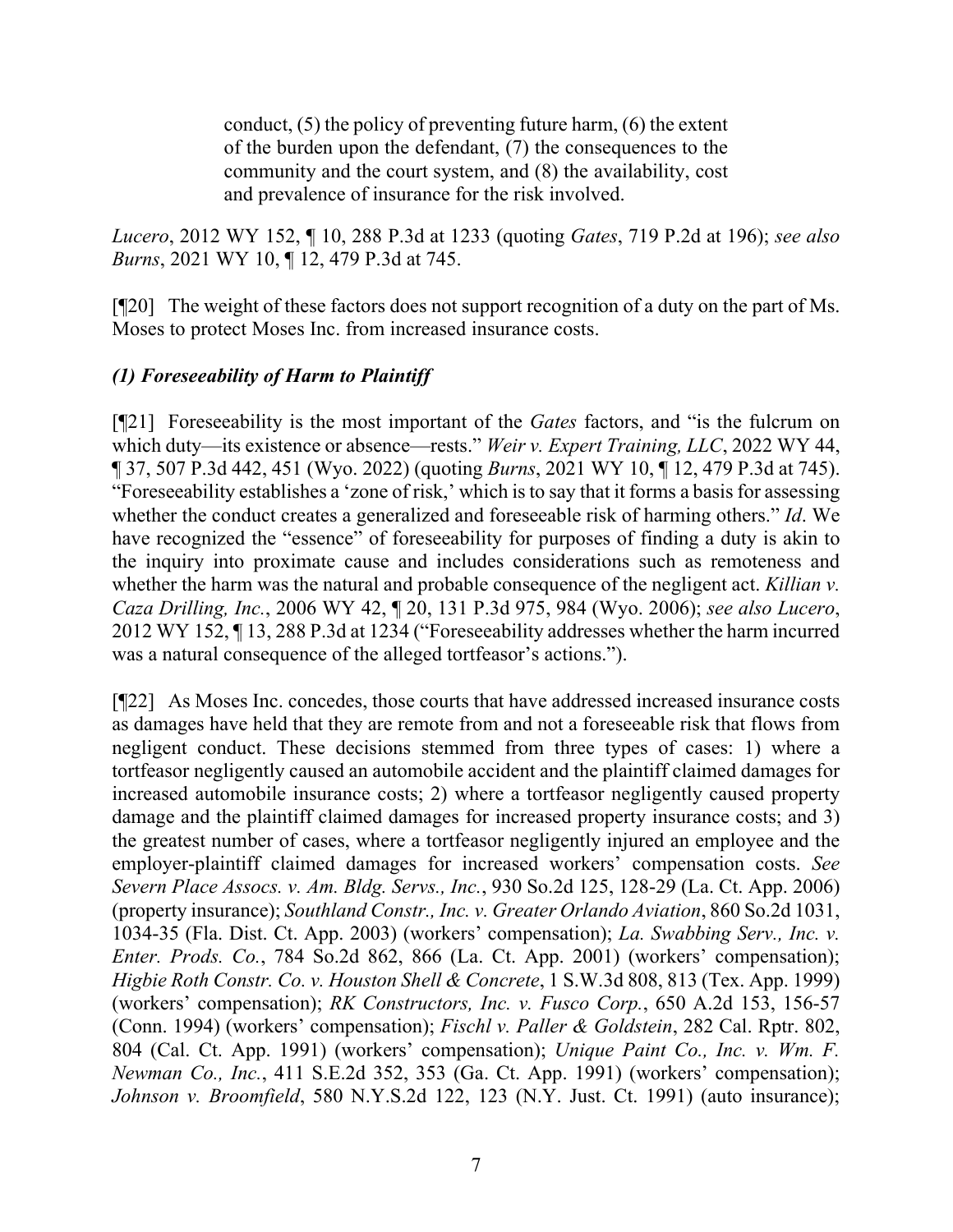*Whirley Indus., Inc. v. Segel*, 462 A.2d 800, 803 (Pa. Super. Ct. 1983) (workers' compensation); *North Ga. Elec. Membership Corp. v. Thomason & Holsomback Constr. Co., Inc.*, 278 S.E.2d 433, 434 (Ga. Ct. App. 1981) (workers' compensation); *Silvernail v. Hallenback*, 226 N.Y.S.2d 48, 50-51 (N.Y. App. Div. 1962) (auto insurance); *N. States Contracting Co. v. Oakes*, 253 N.W. 371, 372 (Minn. 1934) (workers' compensation).

[¶23] Moses Inc. acknowledges this weight of authority but contends that the cases are distinguishable. With respect to the two automobile cases, it contends that neither defendant in those cases could have foreseen the plaintiff's increase in insurance costs because the defendants were each at fault in the accidents. In contrast, it argues that Ms. Moses was clearly at fault in the accident underlying this case and she thus should have foreseen that her negligence would cause it to experience increased insurance costs. The flaw in Moses Inc.'s reasoning is that it seeks to distinguish the automobile cases on a ground that was not ultimately the basis for either decision.

[¶24] In *Johnson*, the court did hold that the defendant could not have foreseen that an accident wholly his fault would result in increased insurance costs for the plaintiff. 580 N.Y.S.2d at 123. The court continued, however, that "a major factor making the Plaintiff's claimed damages remote, indirect and unforeseeable is the fact that the Defendant has no control over the Plaintiff's contractual relationships entered into or sought to be entered with Plaintiff's insurer, i.e., the purchase of automobile liability insurance." *Id*. Likewise, the court in *Silvernail* observed that "[a] negligent act may be the proximate cause of an automobile accident but may also be only a remote cause of some of the damages to a plaintiff occurring because of the happening of the event." 226 N.Y.S.2d at 50. It went on to hold:

> [T]he proximate cause of the increase in the cost of premiums to the plaintiff is the contractual relationship between the plaintiff and his insurance carrier. The contractual terms involved between the insured and his insurance company cannot be contemplated within the knowledge of the defendant who has been involved in the collision which is the basis for the action in negligence. The negligent act herein is thus too remote to give rise to a cause of action for the recovery of any sums by reason of the increase in cost of plaintiff's future automobile liability coverage.

*Id*.

[¶25] The courts in *Johnson* and *Silvernail* thus based their decisions less on who was at fault in the accidents and more on the remoteness of the injury, which reasoning is in line with our own approach to foreseeability. *See Killian*, 2006 WY 42, ¶¶ 20, 22, 131 P.3d at 984, 986 (considering remoteness of harm in determining foreseeability).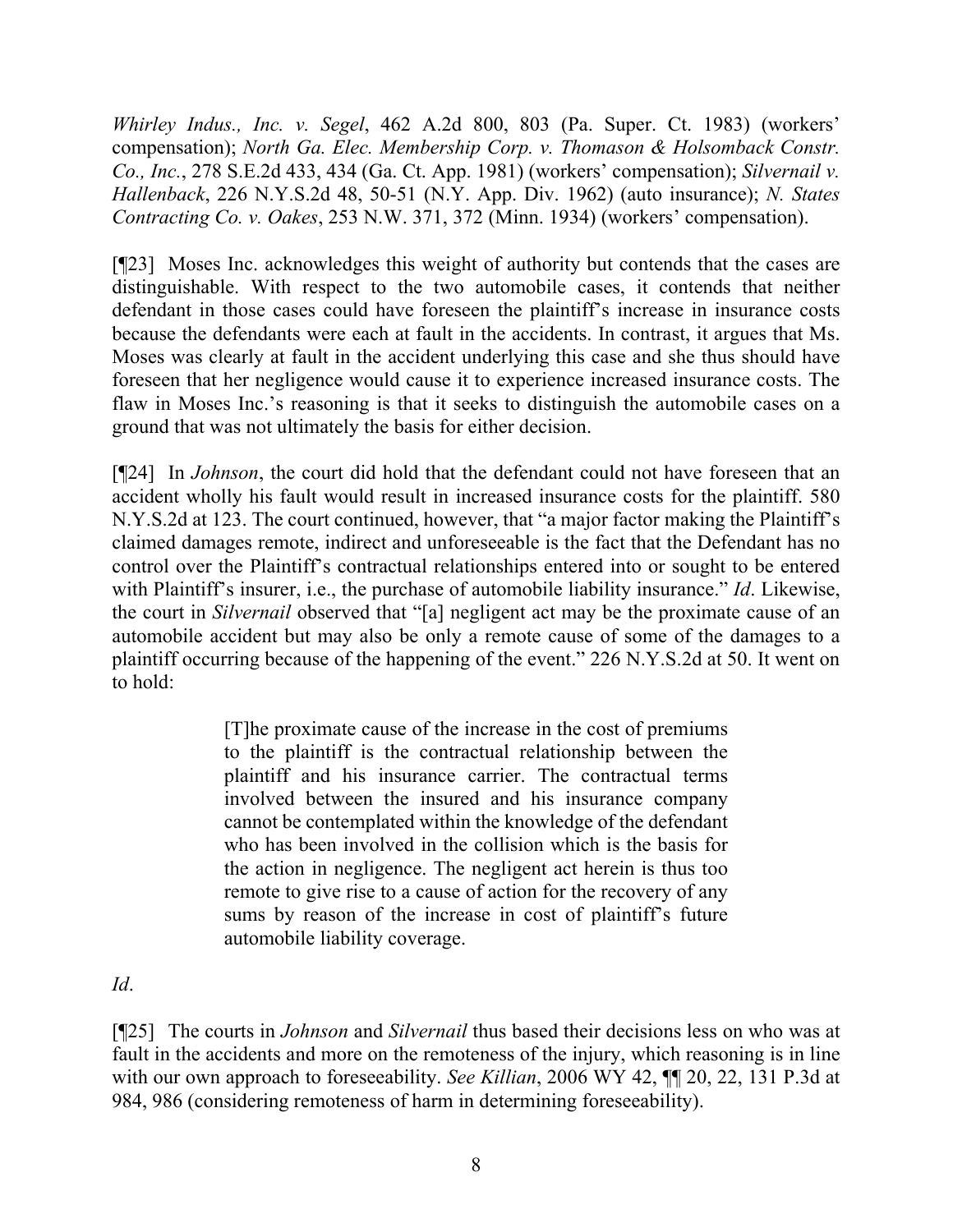[¶26] The same is true of the Louisiana court's decision in *Severn*, which Moses Inc. likewise contends is distinguishable. In *Severn*, a janitorial service negligently flooded the plaintiff's building, and when the service and its insurer refused to cover all the repairs the plaintiff claimed were required, the plaintiff filed a claim with its own property insurer. 930 So.2d at 126. The plaintiff thereafter filed an action against the janitorial service seeking damages for its increased property insurance premiums. *Id*. The court reviewed decisions from its own and other jurisdictions holding that such damages are remote and unforeseeable and held that those same considerations applied to the case before it. *Id*. at 128-29. The court then concluded:

> In this case, Severn seeks recovery for increased insurance premiums that it claims are a result of American's employee's negligence. However, Severn's insurance premiums increased because Severn made a claim with Hanover, its own insurer, to more quickly repair its property. Hanover informed Severn that if it made a claim, its insurance premiums would increase. Therefore, Severn made the decision to make a claim with the knowledge of a future increase in premiums. Severn could have continued to seek additional damages from American and Lafayette; instead, it chose to make a claim with Hanover, which increased its premiums.

> Therefore, we find, as a matter of policy, plaintiff has no cause of action in negligence against defendants for its increased insurance premiums; the damages in this case are too remote.

*Id*. at 129.

[¶27] Moses Inc. contends its claim is distinguishable because unlike the plaintiff in *Severn*, it had no choice but to file a claim with its insurer because Ms. Moses was at fault in the accident. This distinction again ignores the primary holding of *Severn* that increased insurance costs are too remote from the act of negligence to be foreseeable. 930 So.2d at 128-29. The court's application of that holding simply illustrated just how remote the damages were in that case and how far beyond the defendant's negligence and outside its control the insurance relationship was under those circumstances.

[¶28] Moses Inc.'s effort to distinguish the workers' compensation cases is likewise unavailing. It contends that because Ms. Moses knew that Moses Inc. owned and insured the vehicle she was driving, she should have known her negligence would cause it to experience increased insurance costs. It contends this fact distinguishes this case from the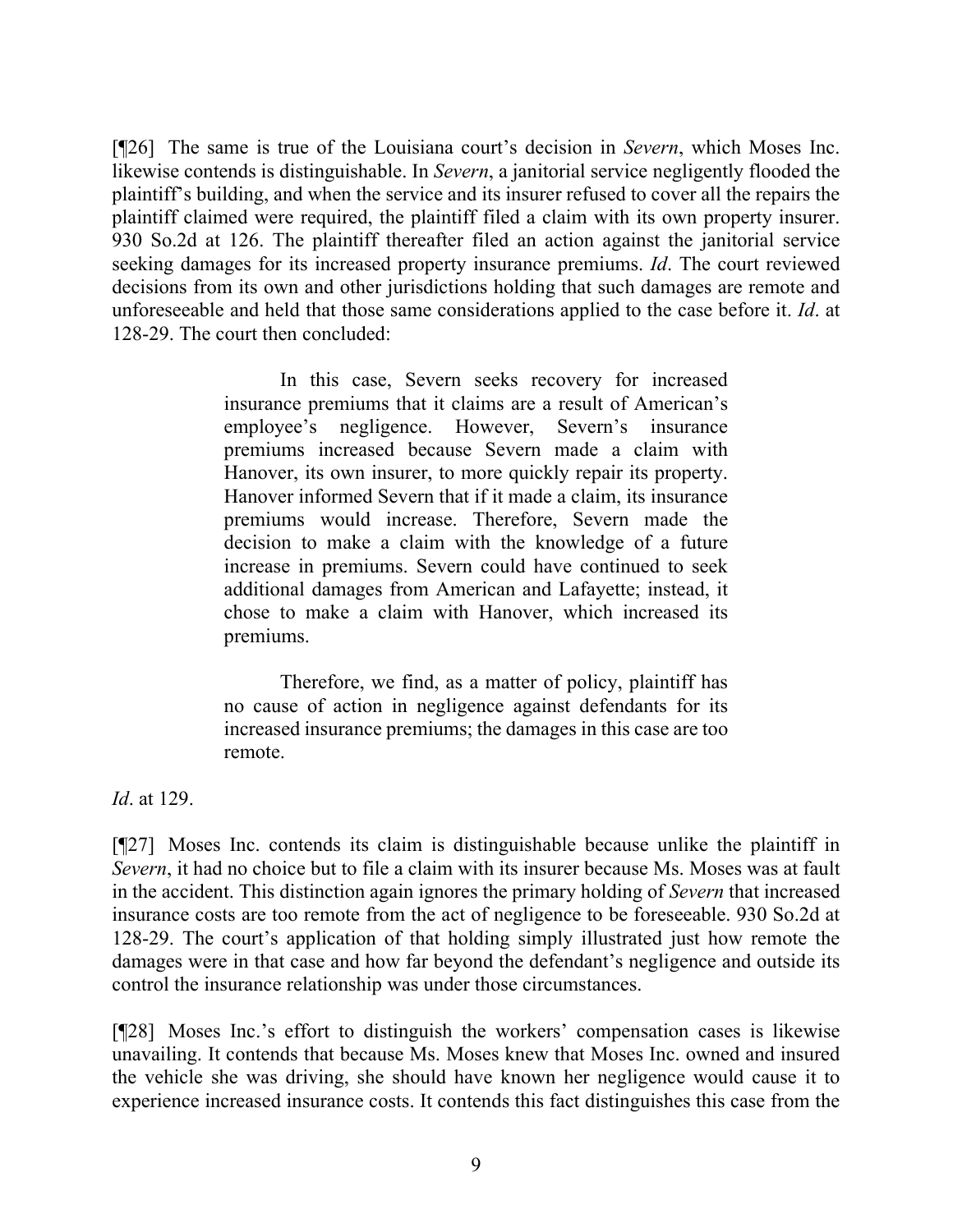workers' compensation cases because in those cases the tortfeasors lacked any such knowledge of the injured parties' circumstances. It argues:

> These holdings are understandable because negligent actors can only foresee harm to those they can immediately identify as injured by their actions. In all of the above cases, the tortfeasor was seemingly ignorant to the innocent party's employment situation and almost certainly unaware of that employer's insurance policies.

[¶29] Again, Moses Inc. seeks to distinguish the cases on a ground that was not the basis for the decisions. First, many of the cases do not concern tortfeasors who were ignorant of the injured party's employment status and the likelihood of workers' compensation coverage. *See Higbie Roth*, 1 S.W.3d at 810 (employee injured during defendant's delivery of cement to worksite); *RK Constructors*, 650 A.2d at 154-55 (subcontractor's employee injured on worksite by general contractor's employee); *Fischl*, 282 Cal. Rptr. at 803 (defendants injured employee while working together at construction site); *N. States Contracting*, 253 N.W. at 371 (subcontractor's negligence on worksite caused death of general contractor's employee); *see also* 2A *Bruner & O'Connor on Construction Law* § 7:264 (Aug. 2021 update) (noting that courts generally have made no such distinction when conducting a foreseeability analysis).

[¶30] Additionally, as in the auto and property insurance cases, the focus of the foreseeability analysis in the workers' compensation cases has been on the remoteness of the harm, not the identity or relationship of the parties. For example, in *Higbie Roth*, the court reasoned that

> a third party cannot reasonably foresee that its conduct would cause increased premiums because premium rates result from many concurring factors, many of which are entirely unrelated to the third party's alleged negligence in injuring a particular worker. These factors include the employer's prior loss experience and the internal financial practices of the particular insurance carrier.

1 S.W.3d at 813 (citing *Whirley*, 462 A.2d at 804) (internal citations omitted).

[¶31] Moses Inc. takes the position that if Ms. Moses could conceive that her involvement in an at-fault accident would cause an increase in Moses Inc.'s insurance costs, then the foreseeability factor weighs in favor of finding a duty. We disagree. As one court explained, "Many harms are quite literally 'foreseeable,' yet for pragmatic reasons, no recovery is allowed." *RK Constructors*, 650 A.2d at 156. In *RK Constructors*, the Connecticut Supreme Court observed that it may have been foreseeable to the general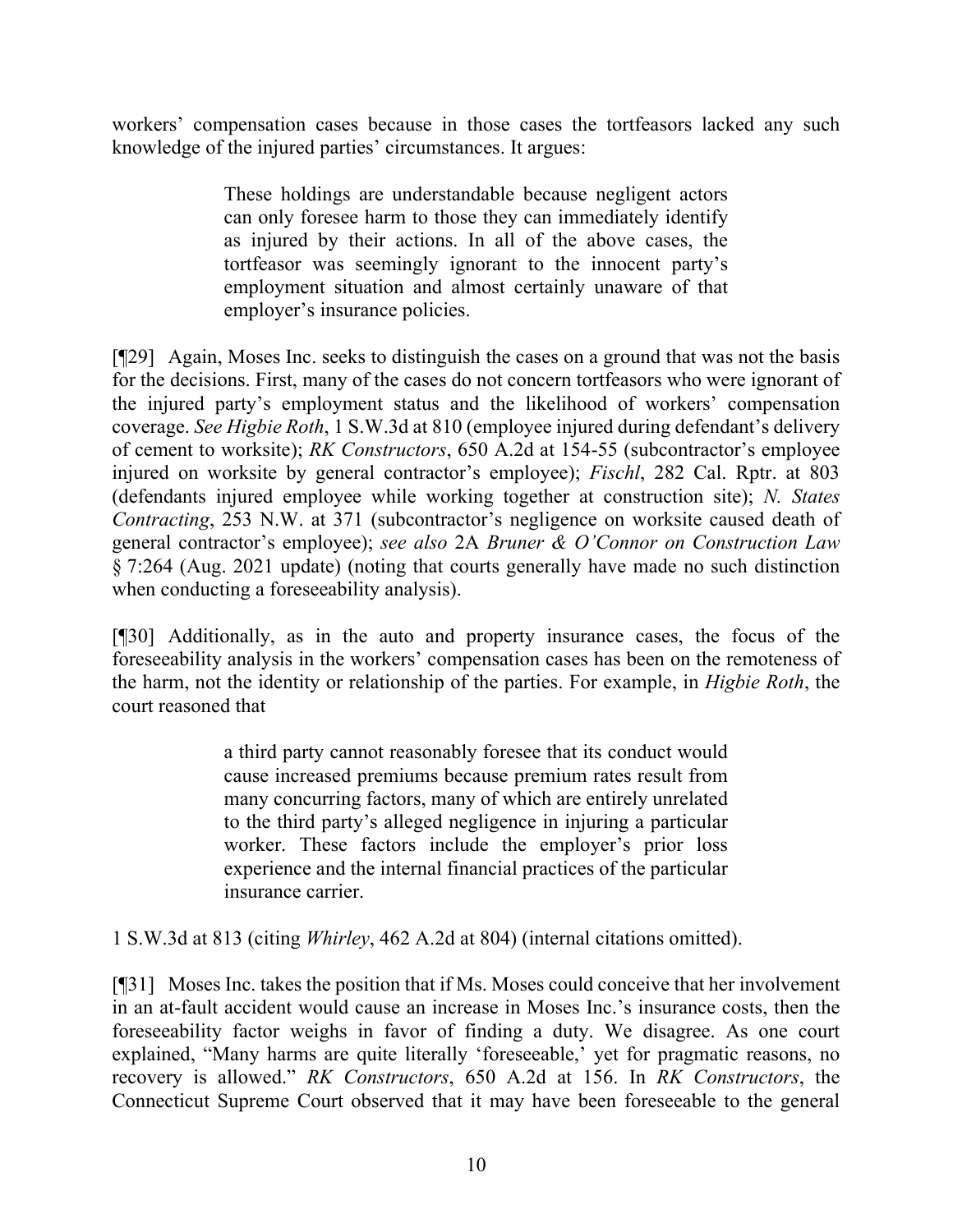contractor that if one of its employees injured an employee of the subcontractor, the subcontractor's workers' compensation premiums would increase. *Id*. at 156. Nonetheless, the court concluded that such foreseeability would not create a duty because of the attenuation between the negligent conduct and the harm. *Id*. at 156-57. This again is consistent with the role we give remoteness in assessing the foreseeability prong of our duty analysis. *See Killian*, 2006 WY 42, ¶¶ 20, 22, 131 P.3d at 984, 986 (considering remoteness of harm in determining foreseeability).

[¶32] In addition to the remoteness of increased insurance costs, as borne out by the numerous cases which have rejected such a claim, an additional consideration leads us to weigh the foreseeability factor against finding a duty in this case. In *Andersen*, we observed that a livestock owner "may arguably foresee" that collisions could occur between vehicles and its livestock on an open range road. 2002 WY 105, ¶ 44, 49 P.3d at 1025. We nonetheless concluded that the foreseeability factor weighed against finding a duty. *Id*. We reasoned that the harm was more foreseeable to motorists and could be equally guarded against by them.

> However, the motorists on a posted open range highway, being forewarned, have greater capacity to foresee the potential danger by viewing the road at the exact time in question, to make affirmative choices whether to travel the road despite its open range status, to choose the time of day they will be on the road, and to determine the speed and manner of the operation of their vehicles.

*Id*.; *see also Erpelding v. Lisek*, 2003 WY 80, ¶¶ 19-20, 71 P.3d 754, 758 (Wyo. 2003) (holding that although employer's independent psychologist may have foreseen that employee's tenure was in jeopardy, foreseeability factor weighed against finding psychologist owed employee a duty of care because employee and employer "were in greater control of the circumstances that determined whether [employee] would keep his job").

[¶33] The same reasoning holds true in this case. Moses Inc. had exclusive control over the decision to loan its vehicles and to whom it would loan them. Additionally, it certainly could foresee that a person to whom it has loaned a vehicle might have an accident while driving that vehicle. That being the case, it could have taken steps to minimize the risk that it would suffer an economic loss, such as requiring the driver to carry separate insurance or requiring an indemnification agreement. *See Anderson Excavating*, 769 P.2d at 891 ("[T]he parties to a bailment . . . may specially contract to place the risk of loss or damage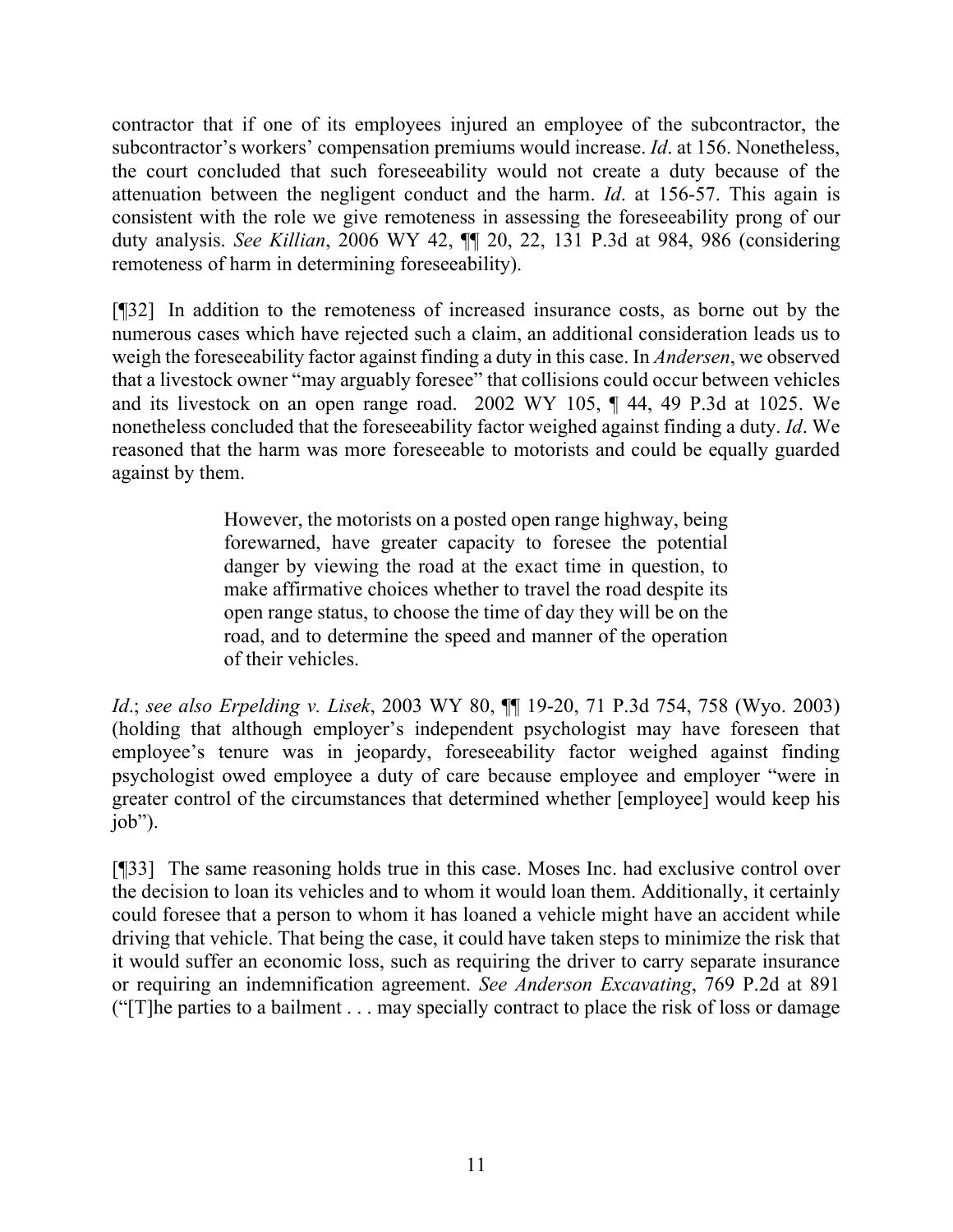to bailed personal property on the bailee, essentially making bailee an insurer of the personalty.").[7](#page-12-0)

[¶34] For the above reasons, we conclude that the foreseeability factor weighs against finding a duty.

# *(2) Closeness of Connection between Defendant's Conduct and Injury*

[¶35] The closeness of the connection between a tortfeasor's conduct and the injury suffered is "a corollary of foreseeability." *Lucero*, 2012 WY 152, ¶ 13, 288 P.3d at 1234. It is related to causation and considers other contributions to the harm. *Id*. Not surprisingly, the same considerations that led us to weigh the foreseeability factor against finding a duty likewise lead us to conclude that this factor weighs against finding a duty.

[¶36] Numerous factors affect the availability and cost of auto insurance, including: the number, types, and ages of the vehicles insured; the insured's claims experience; the number of drivers and their ages and driving records; how the vehicles are used and stored; the insured's contract with its carrier; and the carrier's internal financial practices, policies, and overall claims experience. These factors were obviously unrelated to Ms. Moses's negligence and beyond her control. *See*, *e.g.*, *Higbie Roth*, 1 S.W. 3d at 813 ("[P]remium rates result from many concurring factors, many of which are entirely unrelated to the third party's alleged negligence in injuring a particular worker."); *Whirley*, 462 A.2d at 804 ("[I]nsurance premium increases result from a concurrence of circumstances, including the owner's prior loss experience and the internal financial practices of the particular insurance carrier.").

[¶37] While Ms. Moses's negligence no doubt furnished the "condition or occasion" for Moses Inc.'s increased insurance costs, we do not find a close connection between her negligence and Moses Inc.'s damages. *See Killian*, 2006 WY 42, ¶ 20, 131 P.3d at 985 ("[I]f the original wrong furnished only the condition or occasion, then it is the remote and not the proximate cause, notwithstanding the fact that there would have been no loss or injury but for such condition or occasion."). This factor therefore weighs against finding a duty.

# *(3) Degree of Certainty that Plaintiff Suffered an Injury*

[¶38] There is no question that Moses Inc. suffered damages, and this factor therefore weighs in favor of finding a duty.

<span id="page-12-0"></span> $<sup>7</sup>$  In making this observation, we do not retreat from our rule that one who entrusts a vehicle to another is</sup> responsible for resulting injuries or damage to another only if it knew or should have known of the user's incompetence to operate the vehicle. *See Jack v. Enterprise Rent-A-Car Co. of Los Angeles*, 899 P.2d 891, 894 (Wyo. 1995). What we are concerned with here is not Moses Inc.'s ability to foresee a risk to others, but rather its ability to foresee its own risk of loss when it loans a vehicle.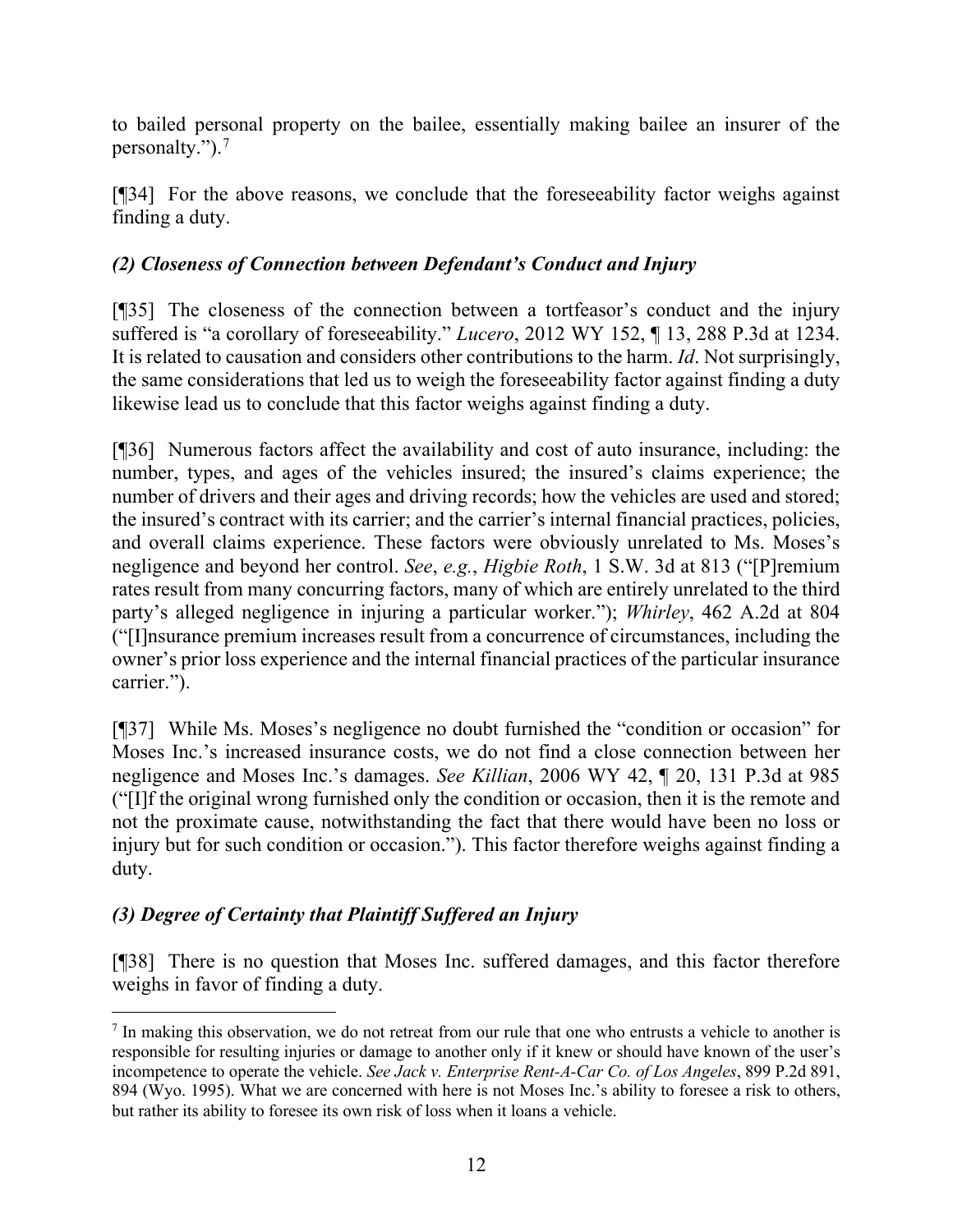# *(4) Moral Blame Attached to Defendant's Conduct*

[¶39] The fourth factor considers a defendant's moral culpability. *Weir*, 2022 WY 44, ¶ 41, 507 P.3d at 452. "Moral blame generally results from situations in which the defendant had direct control over establishing and ensuring proper procedures to avoid the harm caused or where the defendant is the party best in the position to prevent the injury." *Id*. (quoting *Larsen v. Banner Health Sys.*, 2003 WY 167, ¶ 30, 81 P.3d 196, 205 (Wyo. 2003)). While Ms. Moses was in the best position to prevent her at-fault accident, we are not persuaded that she was the one best suited to prevent the harm Moses Inc. claims. As we observed above, Moses Inc. had direct control over whether and to whom it would loan its vehicles and could have taken steps to protect itself from the economic loss it now claims. This factor therefore weighs against finding a duty.

## *(5) Policy of Preventing Future Harm*

[¶40] Whether we are concerned with preventing negligent driving or increased insurance premiums, this factor weighs against finding a duty. As to negligent driving, we have already recognized a "general duty of ordinary care owed by drivers to one another." *Wood*, 2018 WY 62, ¶ 15, 419 P.3d at 510. The potential for criminal liability also acts as a deterrent. *See Sorenson v. State Farm Auto. Ins. Co.*, 2010 WY 101, ¶ 32, 234 P.3d 1233, 1242 (Wyo. 2010) ("Imposing a tort duty to maintain liability insurance might prevent some vehicle owners from failing to maintain insurance. However, criminal sanctions are likely more effective in encouraging owners to obtain the required insurance."). It is therefore unlikely that imposing an extended duty on those who borrow vehicles would have any measurable effect on preventing negligent driving.

[¶41] As to the increased insurance costs, we believe that Moses Inc. is in the best position to prevent the harm since it has control over whether to loan its vehicles and to whom. Moses Inc. thus does not require the protection of tort law to prevent the harm. *See Anderson Excavating*, 769 P.2d at 891 ("[T]he parties to a bailment . . . may specially contract to place the risk of loss or damage to bailed personal property on the bailee, essentially making bailee an insurer of the personalty.").

## *(6) Remaining Factors*

[¶42] The remaining factors are the extent of the burden upon the defendant, the consequences to the community and the court system, and the availability, cost, and prevalence of insurance for the risk involved. The parties do not provide any meaningful analysis of these factors, and given the weight of the above factors, particularly foreseeability, we need not consider them. *See Lucero*, 2012 WY 152, ¶ 19, 288 P.3d at 1235 (declining to consider factor on which appellant presented no facts or analysis); *Erpelding*, 2003 WY 80, ¶ 31, 71 P.3d at 760 (same); *see also Burns*, 2021 WY 10, ¶ 29,